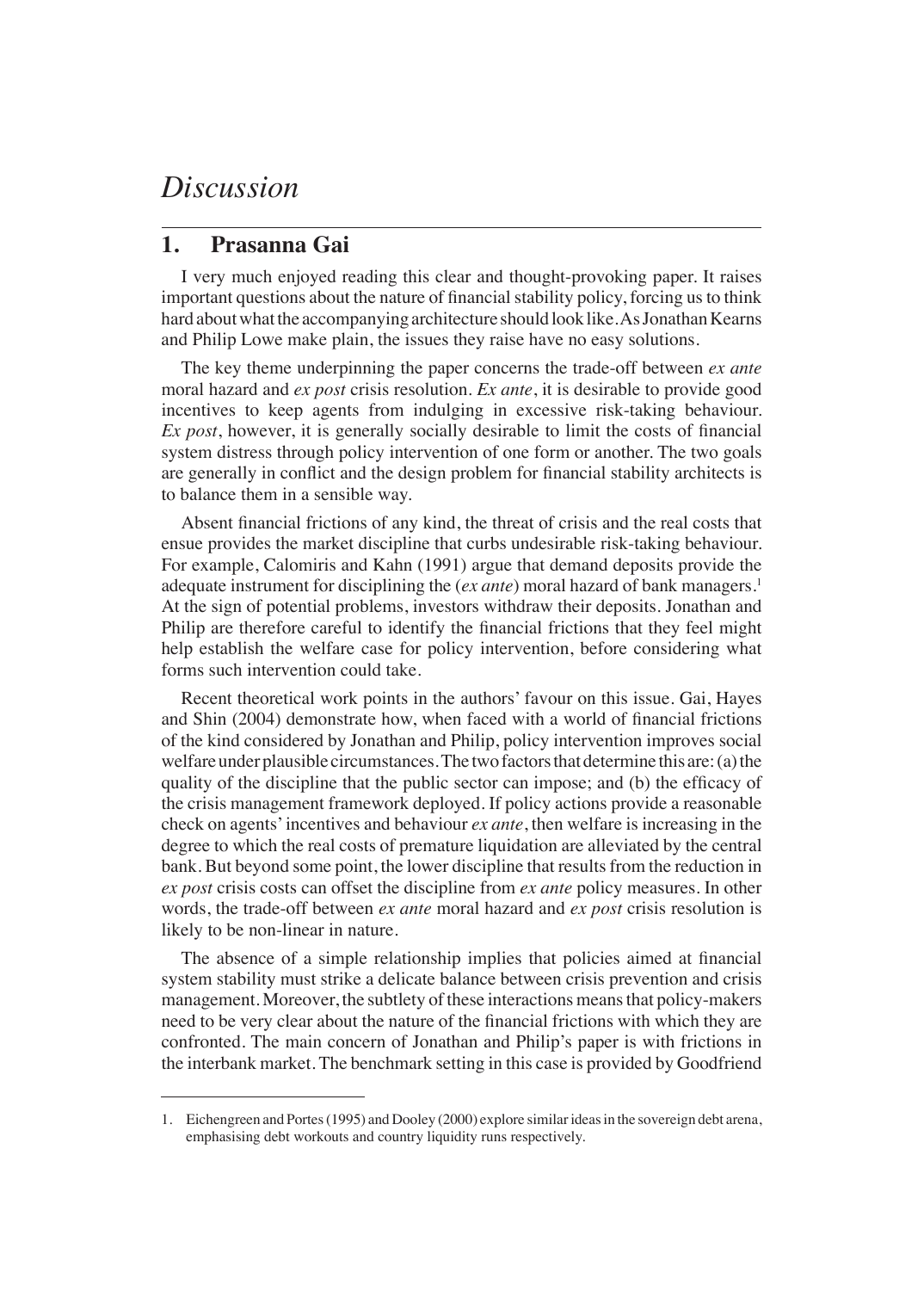and King (1988). They argue that with efficient interbank markets central banks should not lend to individual banks but should instead provide sufficient liquidity via open market operations which the interbank market could then allocate efficiently among banks.

There are a number of externalities that might plausibly take us away from this frictionless ideal. Interbank markets may fail to allocate liquidity efficiently due to: asymmetric information about the quality of banks' assets (Flannery 1996; Freixas and Jorge 2007); banks' free-riding on each other's liquidity or on central bank liquidity (Bhattacharya and Gale 1987; Repullo 2005); the exercise of market power in the interbank market (Acharya, Gromb and Yorulmazer 2008); or as a consequence of predatory behaviour forcing inefficient liquidation of bank assets (Brunnermeier and Pedersen 2005).

A further cause of market failure in the interbank market stems, perhaps, from the deep financial friction highlighted by Kiyotaki and Moore  $(2002)$ , when they remind us that 'evil is the root of all money'. For them, the enforcement of contracts and the collateral underpinning borrowing assume centre stage. Understanding the nature of collateral in the interbank market could well prove crucial to system stability design. If assets and collateral are bank-specific, then liquidation of assets by a bank in distress could be socially costly, and changes in ownership (whether private or public) could be counter-productive from a welfare perspective. Relatively little is known about this subject and it merits further attention by policy-makers and academics. But it is the interwined nature of a number of these frictions in the present crisis that makes the policy problem particularly difficult.

Jonathan and Philip proceed to consider the *actual form* that policy intervention might take. They consider several measures that can be classed as *ex ante* or *ex post* in spirit. On the *ex ante* side, they suggest that supervisory requirements be tightened in good times when liquidity is ample and credit risk low. Liquidity policies that encourage 'self-insurance' by banks may also have a place, along with arrangements and infrastructure that facilitate greater disclosure by financial institutions. On the *ex post* front, they raise the possibility that the central bank could purchase a much wider range of assets under repurchase agreements, purchase some of these assets outright (under well-defined conditions) as a market-maker of last resort, and stand ready to provide assistance with the off-market transfer of assets.

One might reasonably add monetary policy to this mix, particularly if the central bank is to play the lead role as the guardian of systemic stability. The use of monetary policy for financial stability purposes remains a contentious subject. But, at root, financial stability is about optimising the *intertemporal margin* – the price of money and goods today and tomorrow. Whereas monetary stability policy focuses on the *intratemporal margin* – the relative price of money and goods today. When confronted with one instrument (the interest rate) and two margins, the *ex ante* policy design problem for the central bank becomes akin to an optimal tax problem.

An alternative possibility, one that does not run counter to Tinbergen's rule or place the central bank's balance sheet under risk, would be to regulate financial balance sheets more directly – explicitly altering capital settings, liquidity requirements and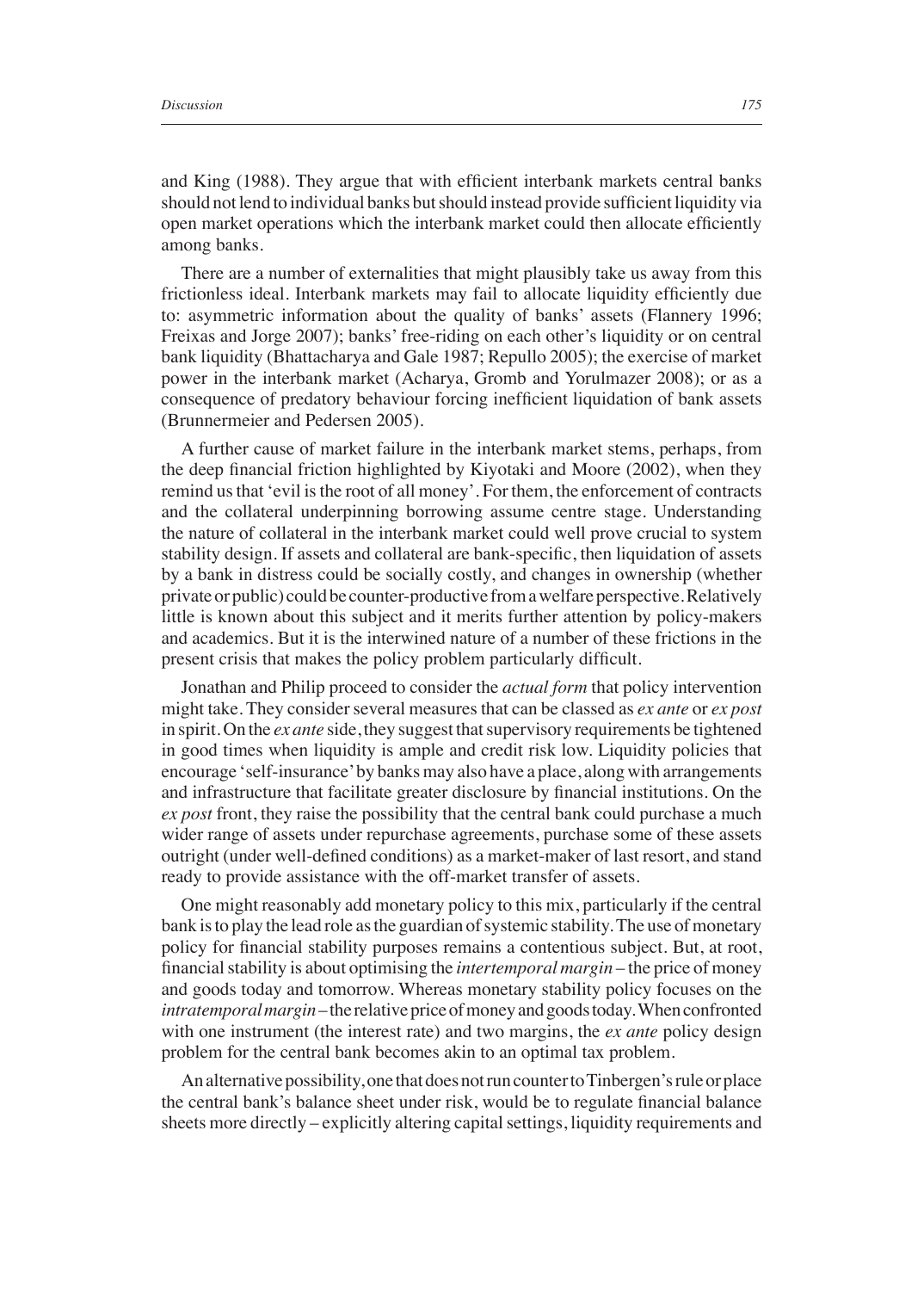patterns of concentration. Existing regulatory instruments are calibrated according to measures of idiosyncratic risk in individual institutions. Is it possible to quantify an institution's marginal contribution to systemic risk? This could be used to specify systemic risk 'taxes' or regulatory requirements that sit alongside idiosyncratic risk requirements. Progress along this dimension requires quantification of systemic risk. Despite some recent work in this area by central banks, notably the Bank of England and the Austrian central bank, more remains to be done.

A final observation. I am struck by the extent of the overlap of the current debate with the debates on the 'international financial architecture' of a few years ago. Back then, the focus was on *PSI* – *P*rivate *S*ector *I*nvolvement. We also considered self-insurance (in the form of Greenspan-Guidotti rules of thumb for the liquidity of sovereign borrowers), circuit breakers to curb country runs, and methods for preventing boom-bust cycles in international lending. There was also policy consensus that the role of the public sector (chiefly in the form of the International Monetary Fund) should be limited and 'catalytic' in nature. The private sector, it was argued, should bear the brunt of the burden. Arguably, the nature of the frictions and the creditor collective action problem was much clearer then.

In the recent financial turmoil, *PSI* seems to have returned. The emphasis in the current paper – quite rightly – has been on *P*ublic *S*ector *I*nvolvement. But the lessons of past financial crises suggest that there may be some scope for involving the private sector still further in dealing with this crisis. Developing a greater understanding of how burden-sharing between the official sector and financial institutions might work when liquidity has features of both a public and a private good seems an important next step.

## **References**

- Acharya VV, D Gromb and T Yorulmazer (2008), 'Imperfect Competition in the Interbank Market for Liquidity as a Rationale for Central Banking', Federal Reserve Bank of New York Working Paper.
- Bhattacharya S and D Gale (1987), 'Preference Shocks, Liquidity, and Central Bank Policy', in WA Barnett and KJ Singleton (eds), *New Approaches to Monetary Economics*, Proceedings of the Second International Symposium in Economic Theory and Econometrics, Cambridge University Press, Cambridge, pp 69–88.
- Brunnermeier MK and L Pedersen (2005), 'Predatory Trading', *Journal of Finance*, 60(4), pp 1825–1863.
- Calomiris CW and CM Kahn (1991), 'The Role of Demandable Debt in Structuring Optimal Banking Arrangements', *American Economic Review*, 81(3), pp 497–513.
- Dooley MP (2000), 'Can Output Losses following International Financial Crises Be Avoided?', NBER Working Paper No 7531.
- Eichengreen B and R Portes (with Annexes by F Cornelli, L Felli, JR Franks, C Greenwood, H Mercer and G Vitale) (1995), *Crisis? What Crisis? Orderly Workouts for Sovereign Debtors*, Centre for Economic Policy Research, London.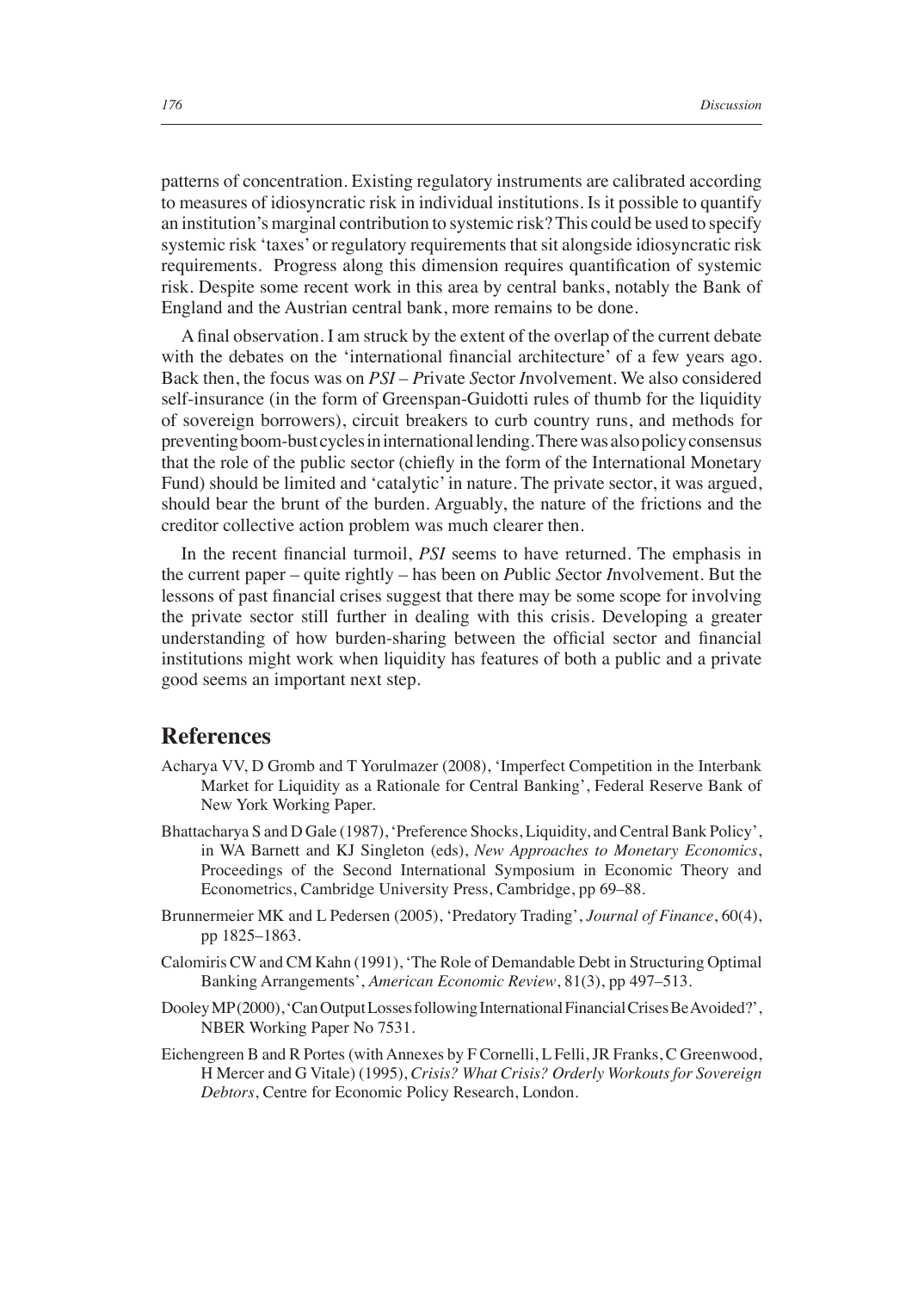- Flannery MJ (1996), 'Financial Crises, Payment System Problems, and Discount Window Lending', *Journal of Money, Credit and Banking*, 28(4), pp 804–824.
- Freixas X and J Jorge (2007), 'The Role of Interbank Markets in Monetary Policy: A Model with Rationing', Universitat Pompeu Fabra, Economics Working Paper No 1027.
- Gai P, S Hayes and HS Shin (2004), 'Crisis Costs and Debtor Discipline: The Efficacy of Public Policy in Sovereign Debt Crises', *Journal of International Economics*, 62(2), pp 245–262.
- Goodfriend M and RG King (1988), 'Financial Deregulation, Monetary Policy, and Central Banking', Federal Reserve Bank of Richmond *Economic Review*, May/June, pp 3–22.
- Kiyotaki N and J Moore (2002), 'Evil Is the Root of All Money', *American Economic Review*, *Papers and Proceedings*, 92(2), pp 62–66.
- Repullo R (2005), 'Liquidity, Risk Taking, and the Lender of Last Resort', *International Journal of Central Banking*, 1(2), pp 47–80.

## **2. General Discussion**

The discussion began with some debate about the appropriate role of the central bank in dealing with systemic versus idiosyncratic shocks. It was suggested that prudent banks often argue against bailouts of imprudent institutions, as these bailouts would hurt the competitive position of those who had acted with restraint. However, in arguing this, prudent banks are often ignoring that the failure of an institution can have systemic effects that may adversely impact on them. It was suggested that while the extent to which a central bank should 'fight a fire' at a particular bank is not clear, social welfare is enhanced by the public sector preventing the 'fire' from spreading to other sound financial institutions. There was general agreement that there should be some role for central banks in ensuring systemic stability, and that it was not socially optimal to have institutions 'insure' themselves fully, for example, by holding a sizeable share of their assets in liquid form. Nevertheless, some suggested that private institutions needed to be better prepared to deal with adverse shocks, both idiosyncratic and systemic. This could perhaps be achieved by banks holding more liquid assets and also holding liabilities with a broader range of term structures. This greater preparedness by private institutions could be thought of as complementing, rather than replacing, prudential and liquidity management policy at central banks. One participant suggested that it was worth considering whether there should be a tax on systemically important banks, which might otherwise free ride on the willingness of central banks to offer them assistance if needed. Others argued that requiring a bank to hold liquid assets can be thought of as a tax. Yet another participant noted, however, that if the market valued this type of behaviour, banks should benefit from being prudent via a lower cost of raising debt.

There was a discussion about issues related to collateral used to obtain funds from central banks. One participant questioned the effectiveness of central banks requiring good collateral before providing liquidity to a financial institution, given